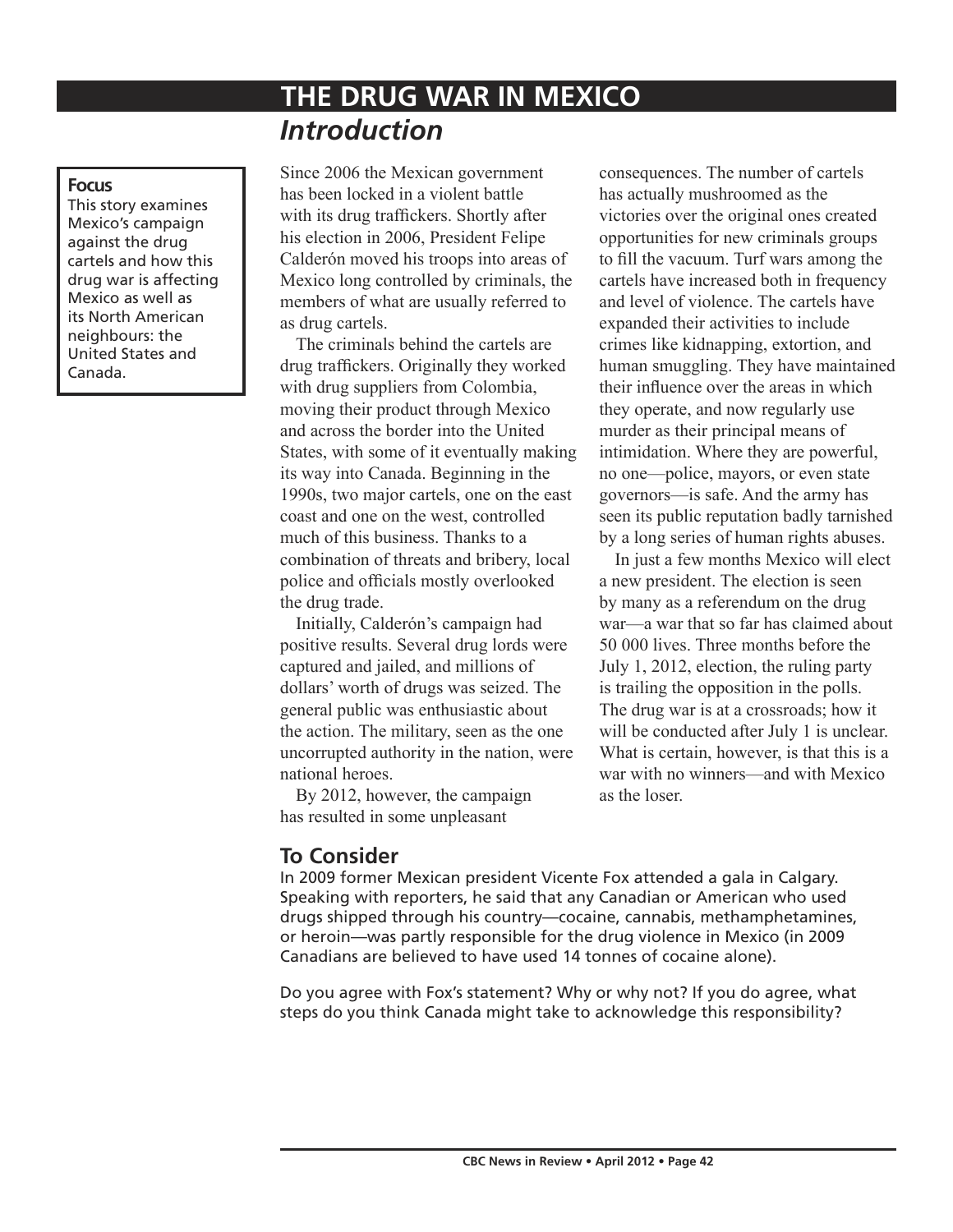# **THE DRUG WAR IN MEXICO** *Video Review*

## **Pre-viewing Discussion**

Mexico is in the Canadian news surprisingly often. In 2010 alone there were 23 000 stories in the Canadian media about Mexico. The trend has continued in 2011 and 2012.

What kinds of stories have you heard about Mexico? Have you been there yourself on holiday or do you have family or friends who have visited? Is your opinion of Mexico positive or negative? Would you like to visit or revisit the country? Why or why not? Would media reports of drug-related violence in Mexico influence your decision to travel there?

# **Viewing Questions**

As you watch the video, answer the questions in the spaces provided.

- 1. How many Canadian tourists visit Mexico each year?
- 2. When did the Mexican government declare war on the drug cartels?
- 3. Who are Los Zetas?
- 4. Briefly describe some of the tactics Los Zetas employ in their war with the Mexican government.
- 5. Why do marines hunting drug cartel members routinely wear masks?
- 6. What is the most common route used to take drugs into Mexico? What is the most common route for guns?
- 7. How long does it usually take to cross the border from Mexico into the United States? From the United States into Mexico?
- 8. Briefly describe how Mayor Mauricio Fernandez ensures that the laws are enforced in the city of San Pedro.
- 9. How many people have been killed in the six years since the drug wars began?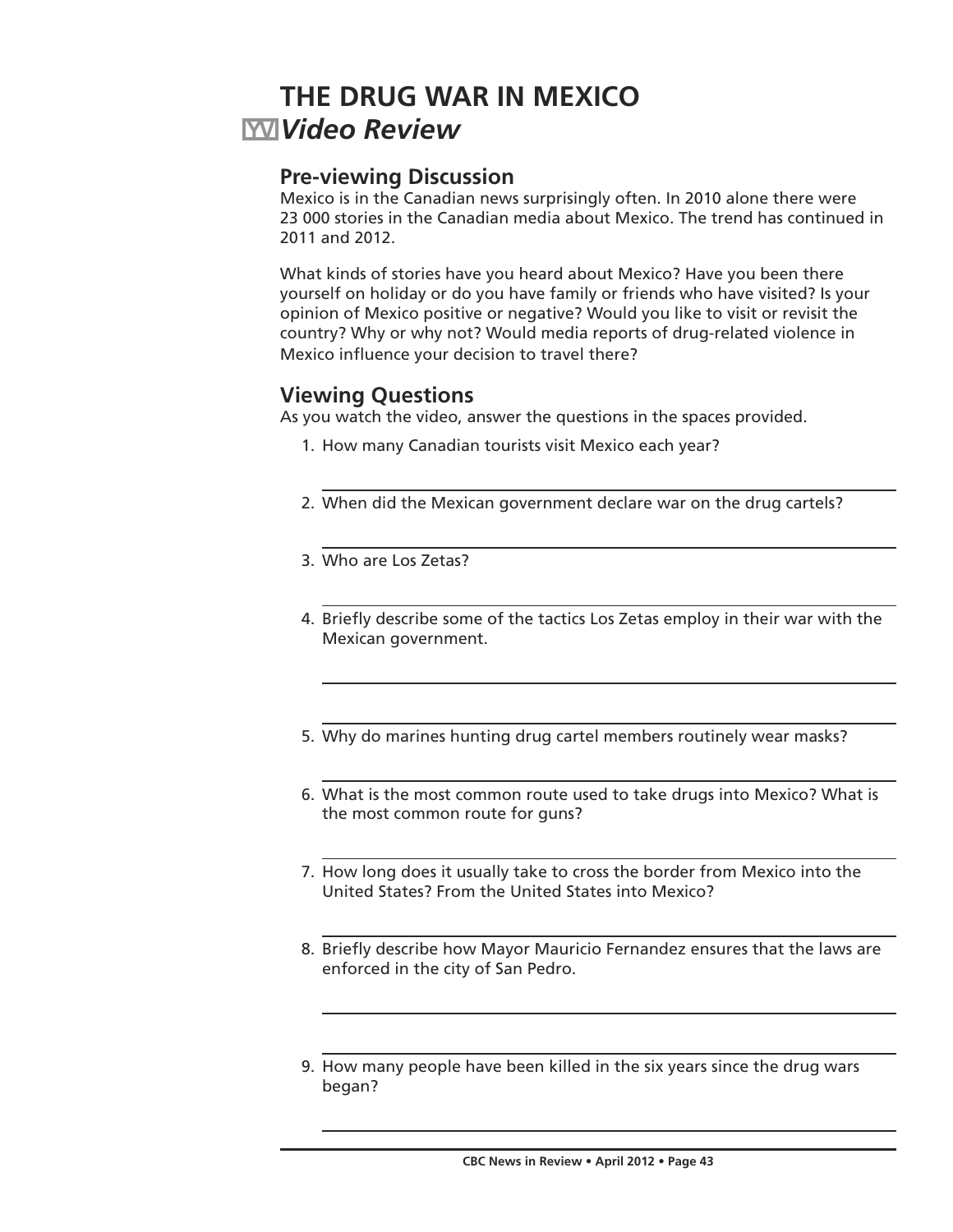# **Post-viewing Questions**

- 1. Has your opinion of Mexico and whether or not you would like to visit the country changed in any way after watching the video?
- 2. If you were a resident of San Pedro, how would you feel about the mayor's methods for responding to the threats of drug cartels?
- 3. Purchasing guns in the U.S. areas bordering Mexico is fairly simple and straightforward. What responsibility, if any, does the U.S. have to restrict the sale of guns likely to end up in the hands of drug cartel members?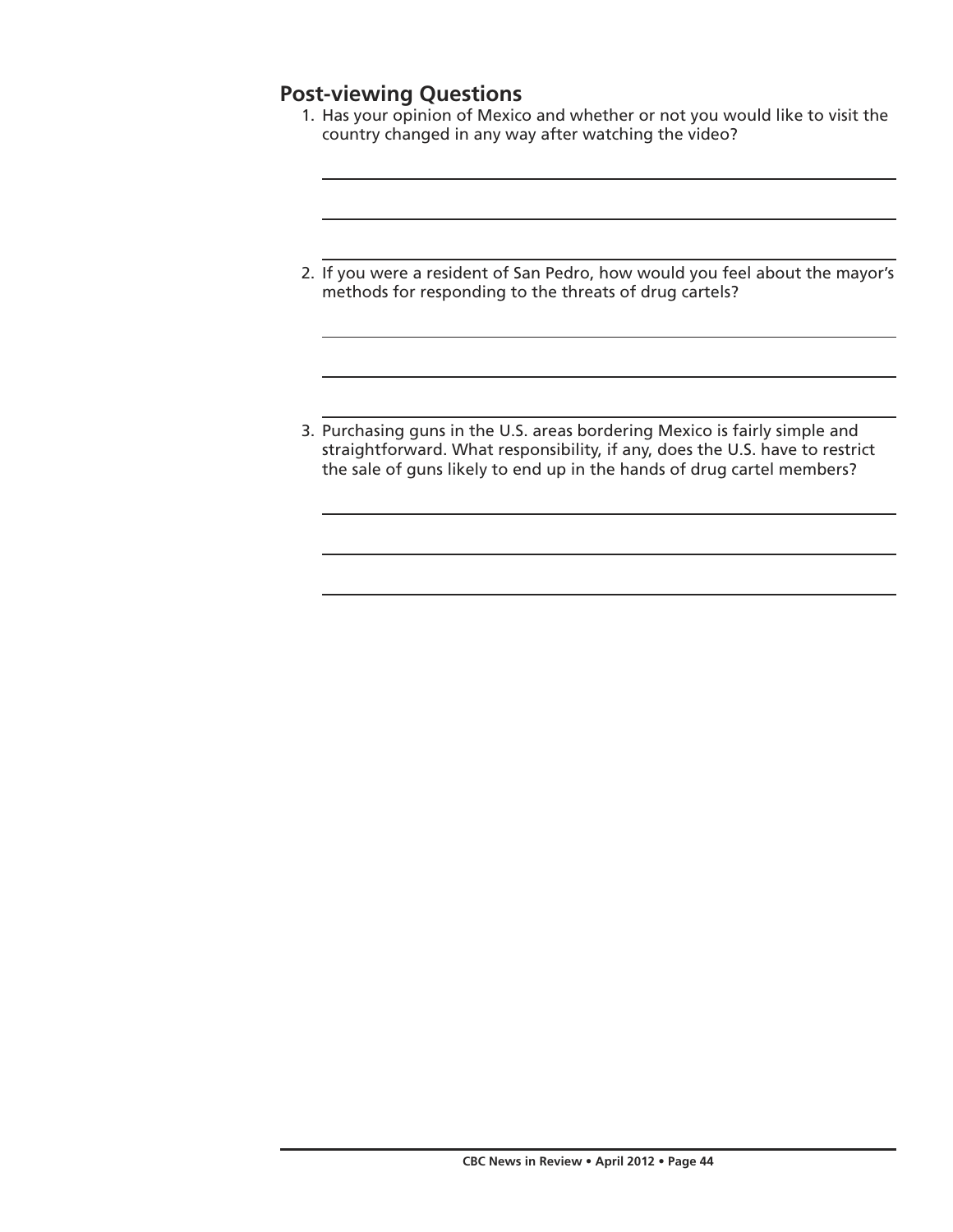# **THE DRUG WAR IN MEXICO** *Mexico in Crisis: Drug Cartels*

### **Did you know . . .**

The term *cartel* is routinely used to describe the gangs that control the drug trade in Mexico, but it is actually a misnomer. A cartel is a group of organizations that work together to control the manufacturing or distribution of a product in order to keep prices and profits high. Mexico's drug cartels are actually as much in conflict with one other as they are at war with the government. Because the term is in common usage, we will also use it in this *News in Review* guide.

## **Focus for Reading**

As you read this section of the guide, answer the following questions in your notebook.

- 1. Why were the drug cartels originally formed?
- 2. Which politicians have taken serious action against the cartels? With what results?
- 3. How have the cartels changed since the drug war began?
- 4. What tactics do the cartels use to enforce their authority in the regions where they operate?

## **The Conflict Begins**

For several decades, Mexico has been an important player in the manufacture and international distribution of illegal drugs. Long a producer of both heroin and marijuana, in the 1980s Mexico became a leading distributor of cocaine produced in Colombia. The distribution routes normally used by Colombian traffickers in Florida and the Caribbean to access U.S. market were increasingly subject to intense police scrutiny. Colombians turned to Mexican gangs to take their product across the U.S. border by land. They often paid for these services in kind—up to 50 per cent of each shipment—making the Mexican drug gangs both distributors and traffickers.

Two particular gangs, or drug cartels, took the lead in the Mexican drug business during these years. They were the Sinaloa Federation, based on Mexico's west coast, and the Gulf cartel, operating from Gulf of Mexico coast in the northeastern part of the country.

For most of the  $20<sup>th</sup>$  century, Mexico was ruled by one political party, the Institutional Revolutionary Party (PRI). The PRI for the most part turned a blind eye to drug smuggling. Many of its leaders had an "arrangement" with the various cartels, and in return for bribes and political contributions ignored the activities of the various gangs.

But in 2000 the right-of-centre National Action Party (PAN) came to power under the leadership of Vicente Fox. In an attempt to lessen political corruption, the new government began a campaign against the major cartels. Soon after his election, Fox sent troops into the border city of Nuevo Laredo to fight the cartels. During his presidency, several prominent members of the cartel leadership were arrested.

## **The War Years**

The Mexican drug war really began in 2006, with the election of Felipe Calderón of PAN as president. It was at that time that levels of violent crime began to rise. Nearly 1 800 people were killed in cartelrelated crimes in 2006. For 2011 the total is estimated at about 17 000. Some 50 000 people have been killed since 2006.

During Fox's presidency new cartels were forming. The gangs began to fight among themselves to extend their territorial control. At least 90 per cent of Mexico's murder victims are believed to be people associated with the cartels. One reason the fight for territory became so significant was domestic. Originally most cartel activity was dedicated to supplying drugs to the U.S. market. But by 2006 Mexicans' own demand for illegal drugs was increasing at about 20 per cent per year.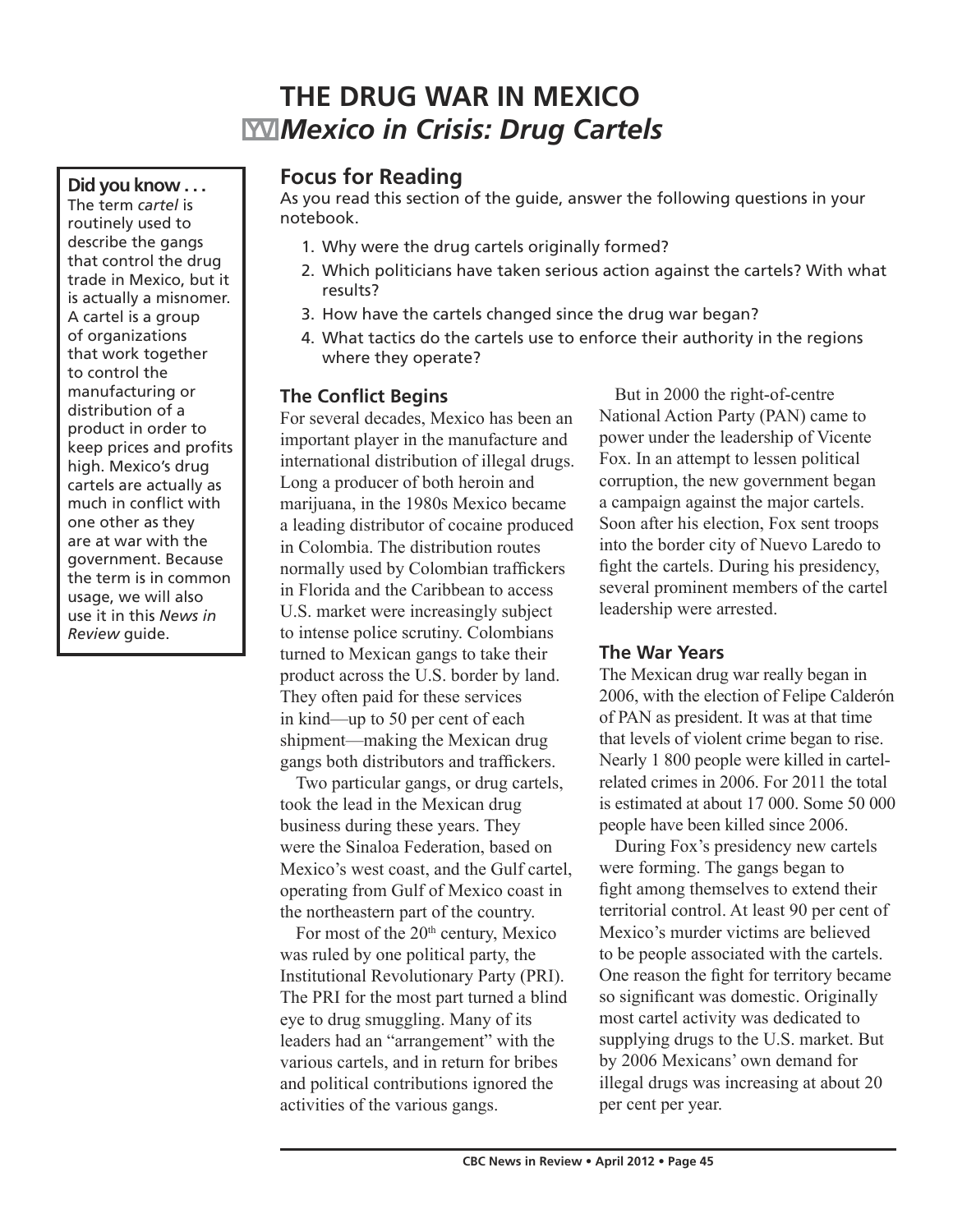#### **FYI**

How powerful are the cartels? In the state of Durango, one cartel arranged for 14 of its incarcerated members to be released overnight from their jail so they could murder 18 rival gang members at a party in a neighbouring state. They returned to their prison after the murders and, of course, to protection from revenge by the rival gang.

#### **Digging Deeper**

For more on the Mexican drug cartels go to the CBC website at [www.](http://www.cbc.ca/news/world/story/2011/08/28/f-mexico-drug-cartels.html) [cbc.ca/news/world/](http://www.cbc.ca/news/world/story/2011/08/28/f-mexico-drug-cartels.html) [story/2011/08/28/f](http://www.cbc.ca/news/world/story/2011/08/28/f-mexico-drug-cartels.html)[mexico-drug-cartels.](http://www.cbc.ca/news/world/story/2011/08/28/f-mexico-drug-cartels.html) [html](http://www.cbc.ca/news/world/story/2011/08/28/f-mexico-drug-cartels.html).

Despite government crackdown efforts the cartels have managed to retain control of some of the country's major states and cities. Especially in those states bordering the U.S.—Chihuahua, Coahuila, Sonora, Baja California, Nuevo León, and Tamaulipas—levels of cartel influence and the resulting violence remain extremely high.

The cartels no longer devote themselves solely to drugs. Many have expanded to include kidnapping, extortion, and human smuggling among their illegal activities.

Gun running is also a major activity. Relaxed gun-control policies in the United States have made it easy for the cartels to purchase sophisticated weaponry for smuggling into Mexico. As a result, the cartels are often a match for the authorities in gun battles.

Where they are active, the cartels often exert influence over the police, the military, the justice system, and politicians. Sometimes they use bribes to subvert the system; other times they intimidate with violence. Many police and government officials have been killed as examples to others. Lately journalists who publicize cartel activities have also become favourite targets.

#### **The Big Three**

There are many major and minor players among the cartels, but three in particular are deserving of mention.

First is the Sinaloa Federation, headed by Joaquin "El Chapo (Shorty)" Guzman Loera, one of the world's richest men, worth more than USD\$1-billion. Sinaloa is Mexico's largest producer of methamphetamines and a major grower of marijuana (government officials recently uncovered a 2 120 hectare marijuana plantation in Baja California). It remains most active on the west coast. This cartel is known for bribery of public officials as its major tactic. Many also believe it has bought favours from the government by providing evidence against some of its rival cartels. It operates in 16 Mexican states.

One of those rivals is Los Zetas, widely known as the most brutal of all the cartels. It is an offshoot of the Gulf cartel made up of ex-members of the Mexican Special Forces and operates mostly on the Gulf coast. Beheadings, arson, torture, and bombings are just some of the methods they have used in the past. It now operates in at least 17 states.

Until 2010, Los Zetas were the armed wing of the Gulf cartel, centered in the northern state of Tamaulipas. The Gulf cartel has been weakened by arrests and infighting among its leaders, as well as turf wars with Los Zetas. But it remains a significant player in the drug traffic along the Texas border.

# **Follow-up**

- 1. With a partner, compare your answers with the questions in the Focus for Reading. Help each other complete any missing information.
- 2. How effective do you think the Mexican government's war on the drug cartels has been since it began in 2000?
- 3. What are the main reasons for the continued influence of drug cartels in Mexican society today?
- 4. What steps do you think would be required for the Mexican government to achieve victory over the drug cartels?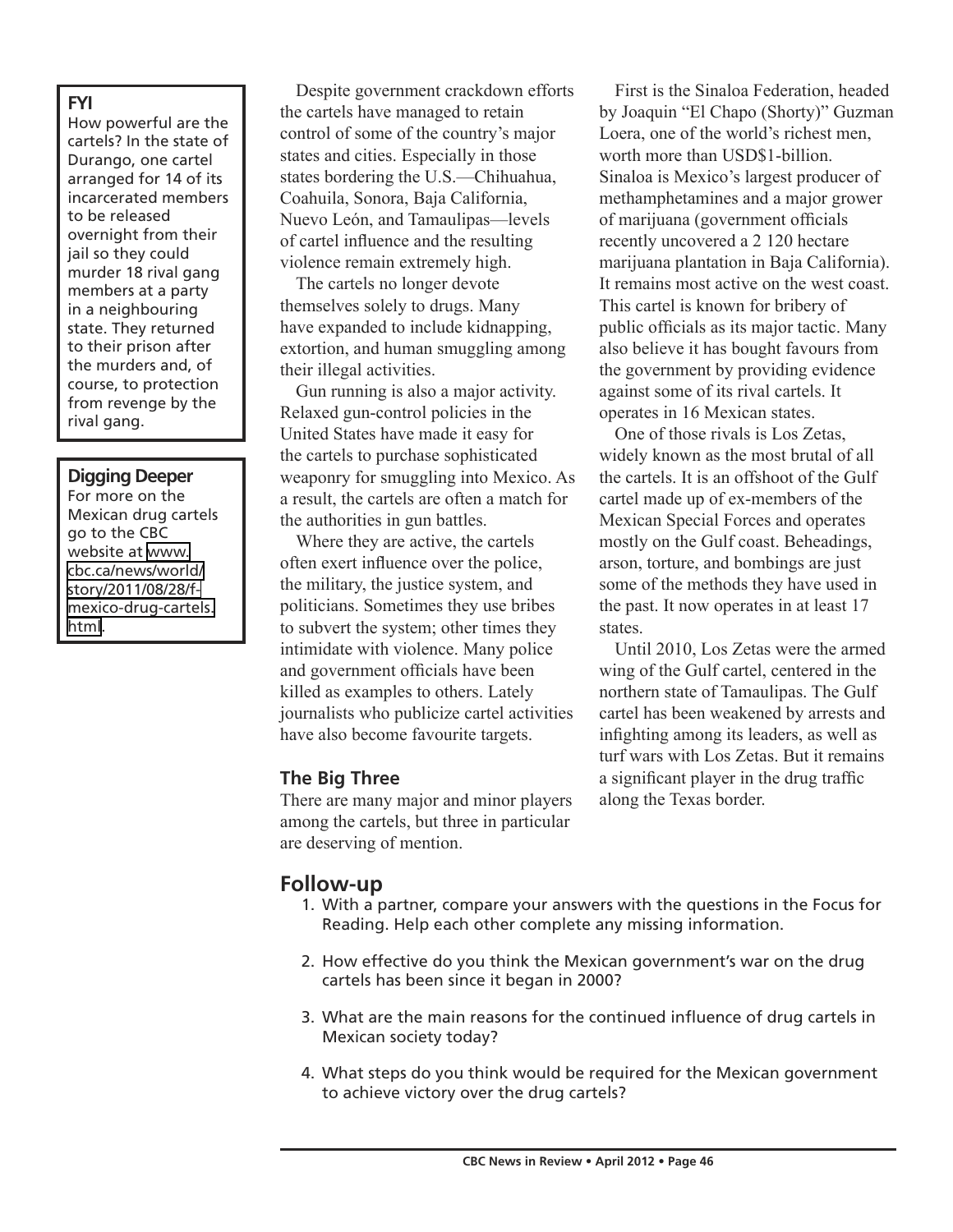# **THE DRUG WAR IN MEXICO** *Mexico in Crisis: The Response of Two Presidents*

#### **Quote**

Bernardo León, a legal adviser to the government, summed up the situation: "In Mexico the law is an aspiration, not the norm. We made many laws to look good, not to obey them. There is no public condemnation of lawbreakers" (*The Economist*, November 18, 2006).

## **Focus for Reading**

In your notebook, organize your notes on this section under the following headings:

- Roadblocks for the government in the war against drugs
- Government action and successes under President Vicente Fox (2000–06)
- New problems under Fox
- Government action and successes under President Felipe Calderón (2006–12)
- New problems under Calderón

**Politicians, Police, the War on Drugs** Drug cartels were active in Mexico for decades before the Mexican government began to take them seriously in 2000. But a concerted attempt to deal with the social and economic impact of cartel activity had to await the election of Vicente Fox of the National Action Party (PAN).

Fox inherited a situation in which the cartels had infiltrated all levels of government—municipal, state, and federal. Officials, bribed or provided with "product," were content to ignore the cartels. Most of their activities involved smuggling drugs into the United States, the country that really drove the demand for illegal drugs, especially methamphetamines and cocaine.

The various Mexican police forces were a special problem. Policing in Mexico is still largely a local responsibility. As a result, there are about 400 000 police officers scattered across hundreds of different forces and jurisdictions. A 2006 study reported that, on average, they had six years of schooling and only two weeks of training before becoming officers. Pay averaged USD\$370 a month, and 35 per cent of them admitted to using drugs. About 40 per cent leave the police each year for other jobs. In the most violent regions, many actively work in support of the drug cartels.

Mexican police are not trained as an investigative force. Federally, criminal investigation in Mexico is the work of the office of the Attorney General. At the state level, it is the responsibility of the AG's counterparts there. The system is notoriously inefficient. As a result, about 75 per cent of crimes are never reported. Of those that are reported, fewer than 10 per cent are ever prosecuted successfully.

#### **A New Approach**

After being elected president of Mexico in 2000, Vicente Fox was determined to change the government's way of fighting the drug cartels. He began by creating a new national police force, the Federal Investigations Agency (AFI), modelled after the Federal Bureau of Investigation (FBI) in the United States.

Fox also began using the army to enforce the law and deal with the increasingly violent activities of drug cartels. One of the most notable examples of this approach was in the city of Nuevo Laredo on the border with Texas. The city was without a police chief for some time after two were murdered in 2005. More than once troops were sent to patrol the city and make arrests; on occasion they were also used to search vehicles at border crossings to and from the U.S.

Fox's efforts did result in the capture of several cartel leaders and the seizure of record amounts of drugs. The government also extradited about 50 suspected drug traffickers to the U.S.—something it had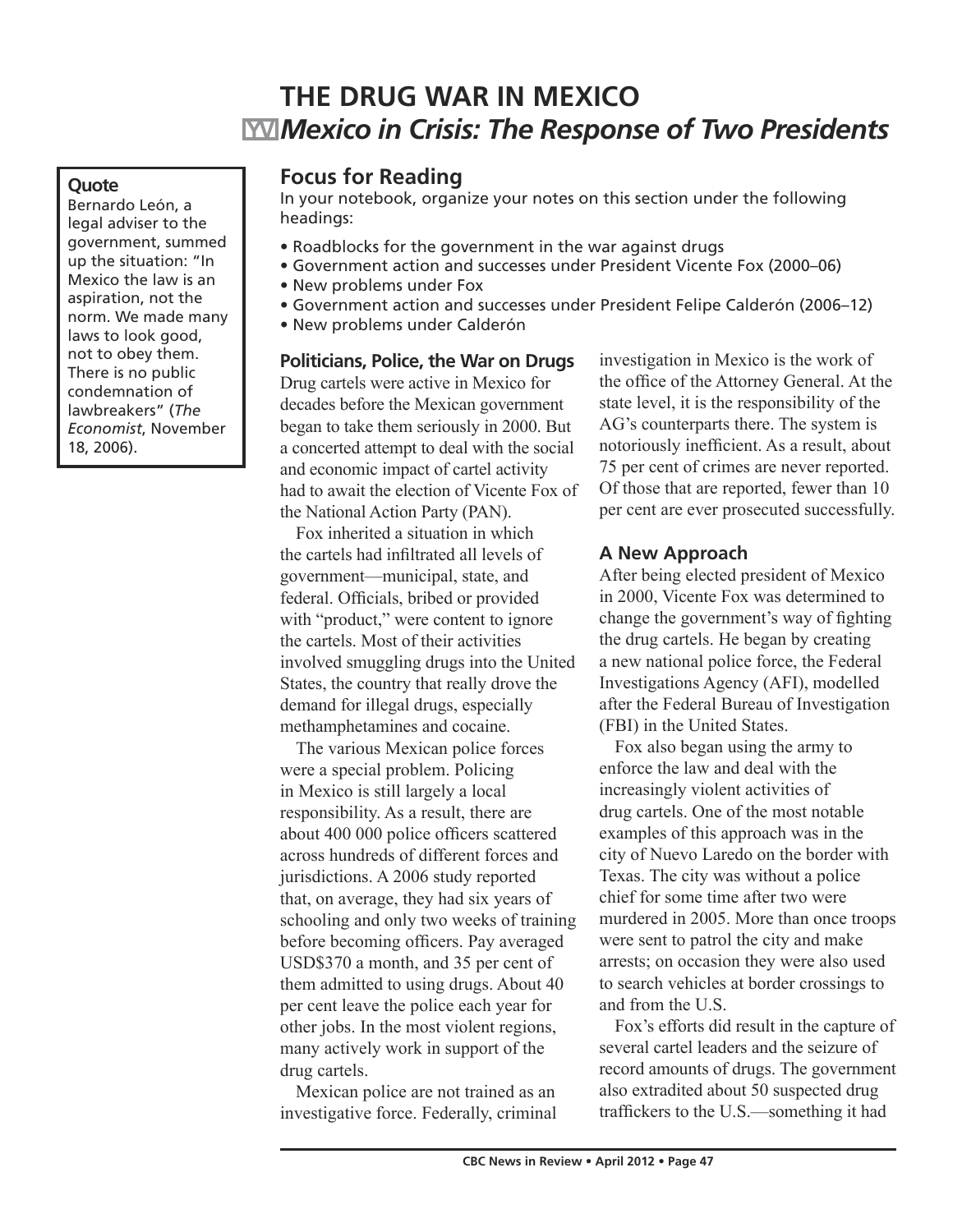been reluctant to do in the past.

With success came new problems. By weakening some cartels the government created opportunities for the expansion of others. As well, the demand for illegal drugs in Mexico was growing. Turf wars broke out among the gangs, resulting in frequent violence in recent years. And the cartels have turned to other kinds of crime, especially kidnapping and extortion, as further sources of illegal income. By 2005, nearing the end of his six-year presidency, Fox referred to the fight against the cartels as the mother of all wars.

#### **The Mexican Drug War**

The election of Felipe Calderón in 2006 is considered to be the real start of what is now referred to as the Mexican Drug War. Immediately after his election, Calderón expanded the use of the military, sending troops into Michoacan, Tijuana, and Acapulco. In the areas considered most corrupt, the troops immediately disarmed the police and then tested their weapons for ballistic evidence that they might have been used in committing cartel-related crimes.

The level of violence, however, continues to rise. In 2005 there were 1 600 murders linked to organized crime, and by 2006 the number was 2 200. By 2011 the total had risen to more than 14 000. In all, approximately 50 000 people were killed between 2006 and 2011 in cartel-driven violence. According to the government, at least 90 per cent of those killed were gang members or associates, with the remainder being innocent victims or bystanders.

Yet another effect of the drug war has been a large increase in the number of smaller organized crime groups. One estimate by a leading academic placed the number of such groups in 2007 at 11; by 2010 that estimate had risen to 114. Predicting the future activities of all these groups poses a major challenge to the government.

In Mexico 2012 is a presidential election year. Under the country's constitution, the president may serve only one six-year term and is barred from seeking re-election. This means that Mexicans will be selecting a new president who will inherit the drug war his two predecessors have fought but failed to win. Many believe that the election will be a referendum on the drug war begun by Fox and pursued by Calderón, both of whom represent PAN. Mexicans are tired of the violence and appalled by the number of human rights abuses that have been attributed to the military in their actions against the cartels. Enrique Peña Nieto of the Institutional Revolutionary Party (PRI) currently holds a 10-point lead in the opinion polls over his two major opponents, Andres Lopez Manuel Obrador of the left-leaning PRD (Democratic Revolution Party), who narrowly lost to Calderón in 2006, and Josefina Vazquez Mota of PAN, the first woman in Mexican history to run for president from one of the three main parties. The outcome of the contest—and the future direction of Mexico's drug war—will be determined on Election Day, July 1, 2012.

### **Follow-up**

- 1. With a partner, review the notes you made on the information in this section based on the headings in the Focus for Reading. Help each other complete any missing information.
- 2. Based on the information in this guide and what you have seen in the video, what advice would you give to Mexico's next president on how to deal with the drug cartels? Are there changes you feel he or she could make to make the drug war more effective and possibly even win it?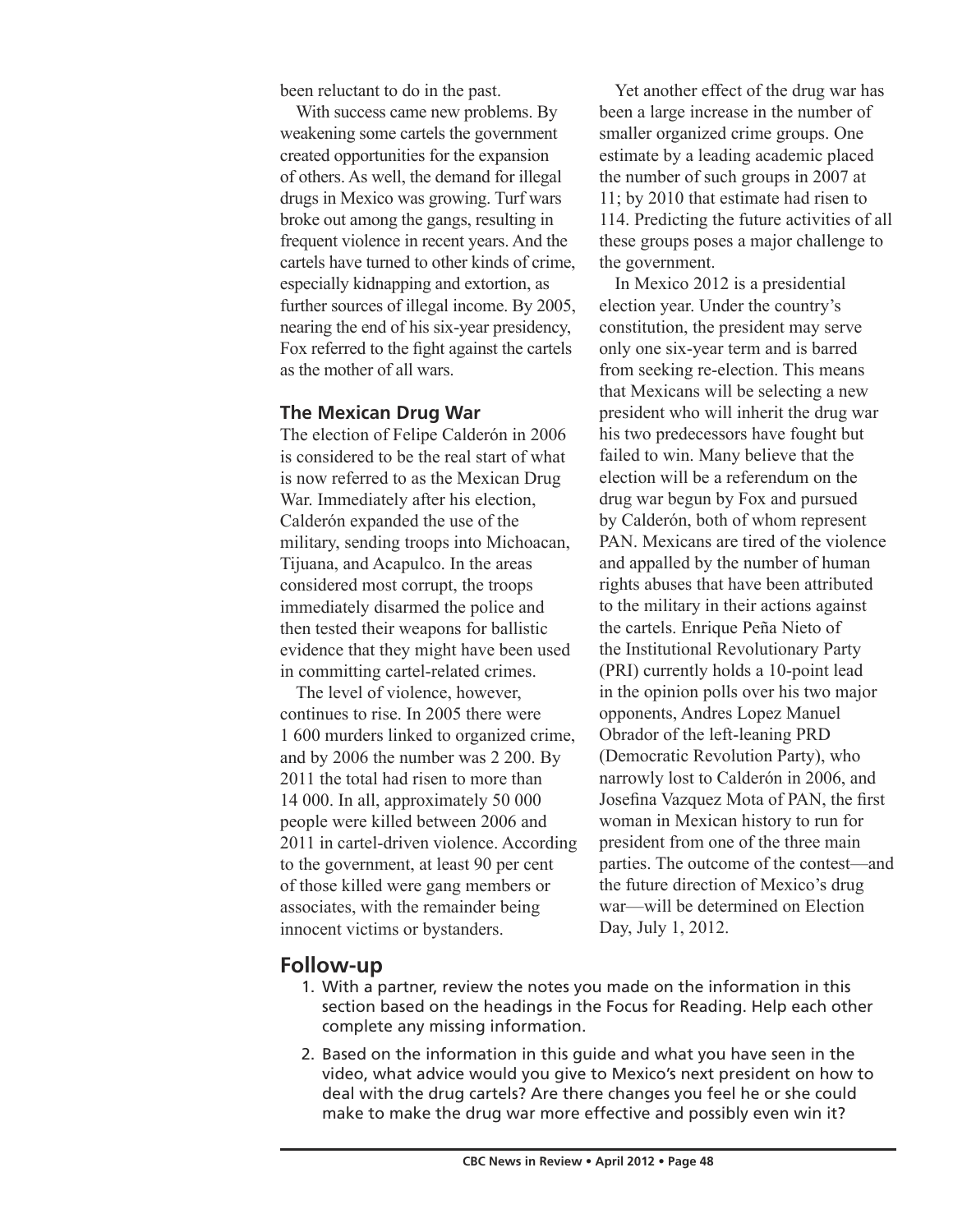# **THE DRUG WAR IN MEXICO** *Canada and the World Respond*

#### **Quote**

The British magazine *The Economist*  (November 18, 2006) identified a fundamental reason for the growth of the cartels: "The violence in Mexico is in large part a result of the continuing failure of drug policy in the United States. Over the past decade the locus of power in the drug trade, as in so many other businesses, has moved closer to the final consumer. That means it has shifted from Colombia to Mexico, which is now the gateway for up to 90 per cent of cocaine entering the United States, as well as everincreasing amounts of marijuana and methamphetamine."

This section of the guide is divided into two parts. The first part looks at how Mexico's allies are helping or hindering it in its war against the drug cartels. The second part looks at recent recommendations—international and Canadian—on how to approach the problems associated with drug abuse. Create an organizer in your notebook and answer the following questions as you read the article:

- Why is the United States such an important factor in Mexico's war against drugs?
- What role is the United States playing in the Mexican war against drugs?
- How is Canada involving itself in the drug war?
- How would the Global Commission on Drug Policy like to see countries deal with the problems caused by illegal drugs?
- What does a recent Canadian study contribute to the discussion of the war on drugs?

The rise of the drug cartels is not solely attributable to conditions in Mexico itself. Although organized crime in the country has diversified in recent years, illegal drugs remain the major source of their income. And the bulk of those drugs are not being sold in Mexico.

### **Drugs and the United States**

A "war on drugs" has been a feature of United States policy for presidents of both the Republican and Democratic parties since Richard Nixon (1969– 1974), who first used the term. Under George H.W. Bush (1989–1993), the country even appointed a drug czar to lead its fight against the use of illegal drugs. An Office of National Drug Control Policy (ONDCP) is currently charged with overseeing the fight. But while the country has some of the toughest drug abuse legislation in the world—with mandatory sentences common in many states—the use of illegal drugs has continued to rise.

In 2009 the administration of Barack Obama stopped using the term *war on drugs* to describe its policies. It remains committed, however, to keeping the use of all drugs illegal. This policy seems to have the support of the majority of Americans. A recent referendum in California—which shares a border with Mexico and is considered one of the most liberal states when it comes to drug use—turned down a proposal to legalize marijuana.

## **Assisting Mexico with Its Drug War**

The United States has tried to assist Mexico in its fight against the cartels. In 2008, the Mérida Initiative became a security arrangement joining the U.S., Mexico, and the Central American countries of Guatemala, Nicaragua, El Salvador, Costa Rica, and Honduras in a fight against drug trafficking, organized crime, and money laundering. Much of the U.S. assistance is financial—\$300 million to Mexico and \$65-million to Central America in 2008—but it also includes special equipment, police training, and shared intelligence.

The United States is also looking for ways to keep U.S. guns out of the hands of the Mexican cartels. Guns are easy to obtain legally in the U.S., and the cartels are good at smuggling them into Mexico. In 2009 and 2010, at least 70 per cent of the guns captured by Mexican authorities could be traced back to the U.S. Recently, a report by three U.S. senators has called for a new plan to prevent the illegal export of firearms to Mexico.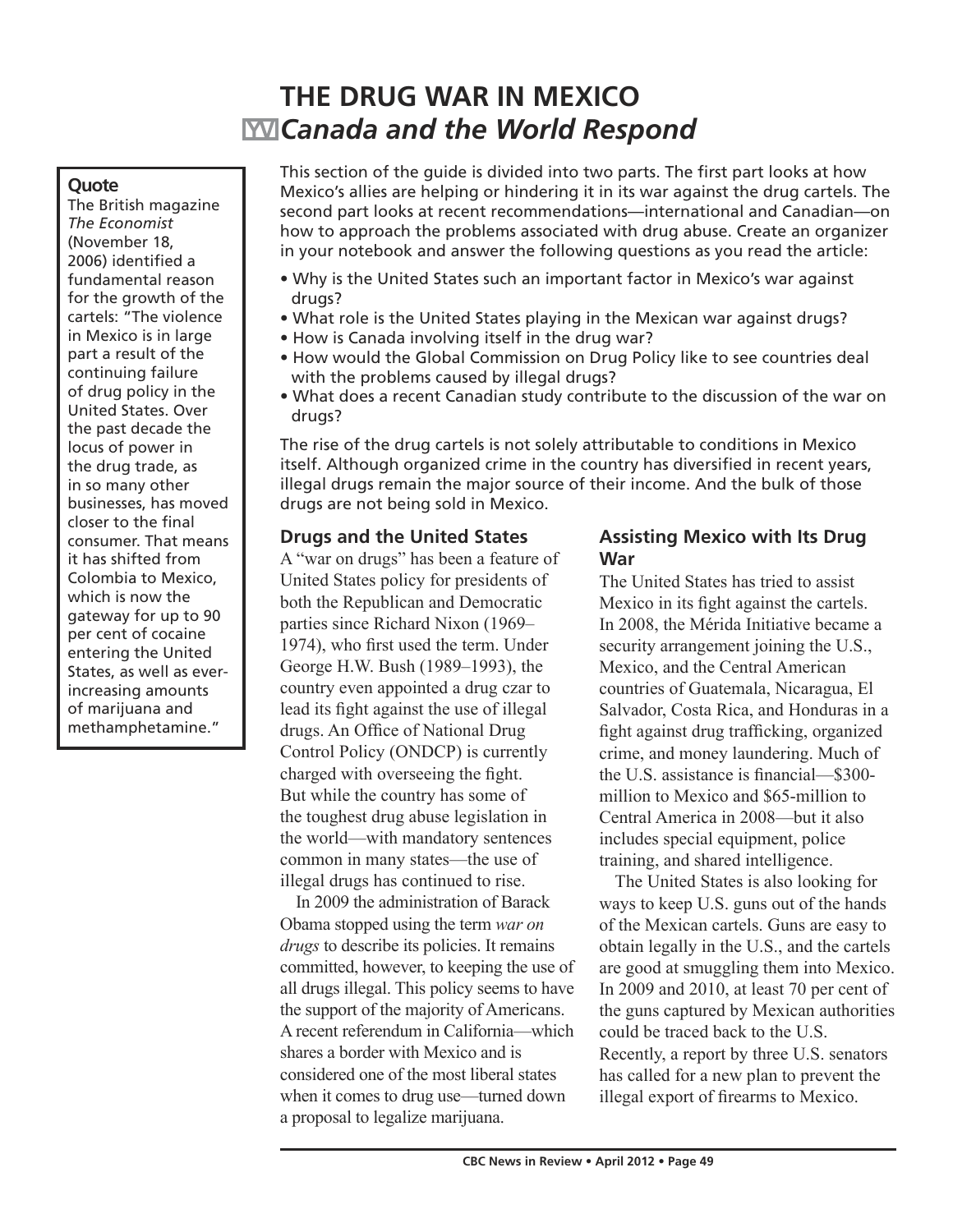## **Digging Deeper**

For more on the new defence agreement, go to [www.cbc.](http://www.cbc.ca/news/world/story/2012/03/27/pol-defence-summit-tuesday.html) [ca/news/world/](http://www.cbc.ca/news/world/story/2012/03/27/pol-defence-summit-tuesday.html) [story/2012/03/27/pol](http://www.cbc.ca/news/world/story/2012/03/27/pol-defence-summit-tuesday.html)[defence-summit](http://www.cbc.ca/news/world/story/2012/03/27/pol-defence-summit-tuesday.html)[tuesday.html](http://www.cbc.ca/news/world/story/2012/03/27/pol-defence-summit-tuesday.html).

Canada has also joined the battle. On March 26–27, 2012, a meeting in Ottawa of the Canadian, U.S., and Mexican defence ministers established a new co-operative framework to confront a variety of threats to North America. Specifically targeted were the problems caused by Mexico's drug cartels.

## **The Global Commission on Drug Policy**

Meanwhile an international commission has called for an end to the war on drugs. The Global Commission on Drug Policy (GCDP) was formed to explore ways in which national policies on illegal drugs could be improved to better deal with the problems the use of drugs causes.

The commission (www.global commissionondrugs.org/what-we-do/) has three main goals:

- review the basic assumption, effectiveness, and consequences of the "war on drugs" approach
- evaluate the risks and benefits of different national responses to the drug problem
- develop actionable, evidence-based recommendations for constructive legal and drug-policy reform

The commission urges that drug abuse be treated as a health issue rather

**Follow-up**

- 1. With a partner, compare the information in your organizer. Help each other complete any missing information.
- 2. In this article we have two approaches to dealing with drugs: making them illegal, stopping them at the source, and charging their users with a criminal offence; or legalizing the distribution of "soft" drugs and treating the use of other drugs as a health problem. What do you think are the main advantages and disadvantages of each approach? Do both approaches have a role to play in our policies on drugs? Which one should be our main focus as Canadians?

than a criminal problem. This approach has been endorsed by a recent report (available at www.openmedicine. ca/article/view/501/455) prepared by the Chief Medical Health Officers of British Columbia, Saskatchewan, and Nova Scotia, along with a professor of medicine at the University of British Columbia.

The authors argue that the federal government should do away with mandatory minimum sentences for drug crimes and "use scientific evidence to create drug policies that work" (*The Globe and Mail*, March 28, 2012). The authors also argue that almost all resources aimed at controlling drug use now go into policing, and that there is little evidence that shows this has any effect in lowering drug use.

The paper points out that there is increasing evidence that focusing on social programs, including counselling and treatment programs, reduces the serious problems linked to drug use. Other approaches, such as government regulation of the sale of soft drugs like marijuana, could eliminate many of the social problems caused by the use of that drug.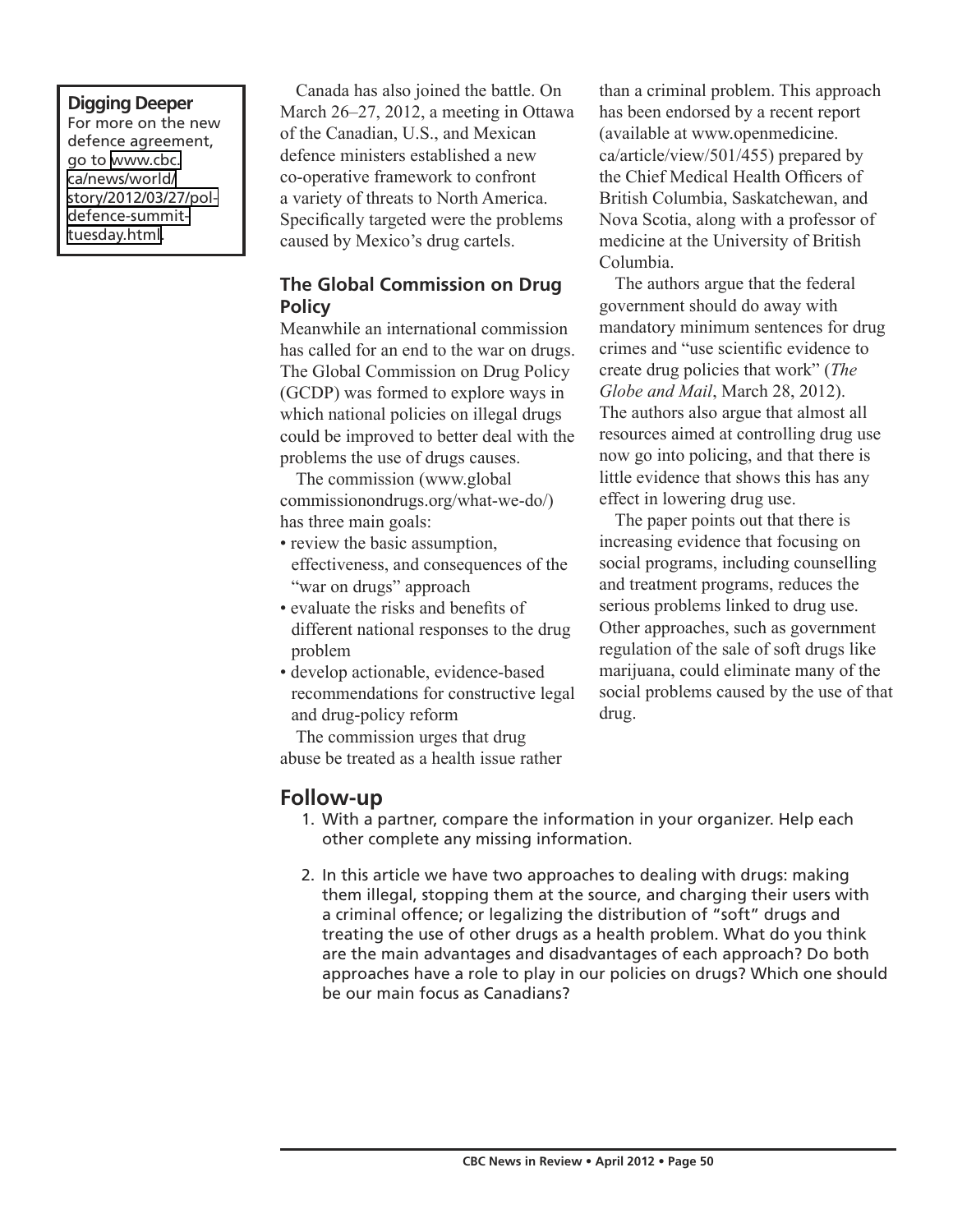# **THE DRUG WAR IN MEXICO** *The Canadian Connection*

# **Reading Prompt**

Before reading this section, write down some words or phrases that would express your impressions of Mexico—both positive and negative.

For the most part, Canadians think of Mexico as a land of fun and sun and as a place to spend a winter holiday away from the cold. In 2010 about 1.6 million of us visited the country.

Despite its popularity with tourists, Canadians seem to have a fairly poor impression of Mexico. A 2010 survey conducted by Leger Marketing reported that only 39 per cent of Canadians had a favourable view of Mexico; 47 per cent had a negative view [\(www.focal.ca/](http://www.focal.ca/publications/focalpoint/474-july-2011-armony-and-jedwab) [publications/focalpoint/474-july-2011](http://www.focal.ca/publications/focalpoint/474-july-2011-armony-and-jedwab) [armony-and-jedwab\)](http://www.focal.ca/publications/focalpoint/474-july-2011-armony-and-jedwab).

Media coverage of Mexico is often cited as a main reason for this negative image of the country among Canadians. 2010 was a banner year for stories about Mexico in the Canadian media. About 23 000 stories were published, but only 20 per cent of them showed the country in a favourable light.

# **Very Scary?**

Consider this example of media coverage, from a January 24, 2012, article in the *National Post* ([http://news.](http://news.nationalpost.com/2012/01/24/canadians-flock-to-mexico-despite-ongoing-drug-war/) [nationalpost.com/2012/01/24/canadians](http://news.nationalpost.com/2012/01/24/canadians-flock-to-mexico-despite-ongoing-drug-war/)[flock-to-mexico-despite-ongoing-drug](http://news.nationalpost.com/2012/01/24/canadians-flock-to-mexico-despite-ongoing-drug-war/)[war/](http://news.nationalpost.com/2012/01/24/canadians-flock-to-mexico-despite-ongoing-drug-war/)):

"Here are three things you may not know about Mexico.

"1) They have a city that's deadlier than all of Afghanistan.

"Ciudad Juarez, a city on the Rio Grande just south of El Paso, Texas, is overrun by drug cartels trying to wipe each other out by spilling blood. In December, the city surpassed 10 000 homicides in four

years. That's more than the number of civilians killed in the war in Afghanistan over the same time period.

"2) You can fly there, but you shouldn't drive there.

"Crossing the border to Mexico from the U.S. isn't the same as crossing into the U.S. from Canada after a day of shopping. Much of the violence in Mexico is concentrated along the American border, where the drug war runs rampant.

"3) Cruise ships sit among drug cartels. "Tourists and their cruise ships flock to the state of Sinaloa because it's home to Mazatlan, a beach-side resort town. But the state is also home to the world's most infamous drug lord, Joaquin 'El Chapo' Guzman, whose nickname means 'Shorty' due to his diminutive size."

Add to this the warning from the Canadian government on the Department of Foreign Affairs website: "OFFICIAL WARNING: Foreign Affairs and International Trade Canada advises against non-essential travel to the border areas between Mexico and the United States, due to continuously high levels of violence linked to organized crime in those areas.

"Canadians should avoid crossing Mexico's northern border by land and should do so only if it is absolutely necessary, after making appropriate arrangements to ensure their personal safety. Shootouts, attacks, and illegal roadblocks may occur at any time. Criminals especially target SUVs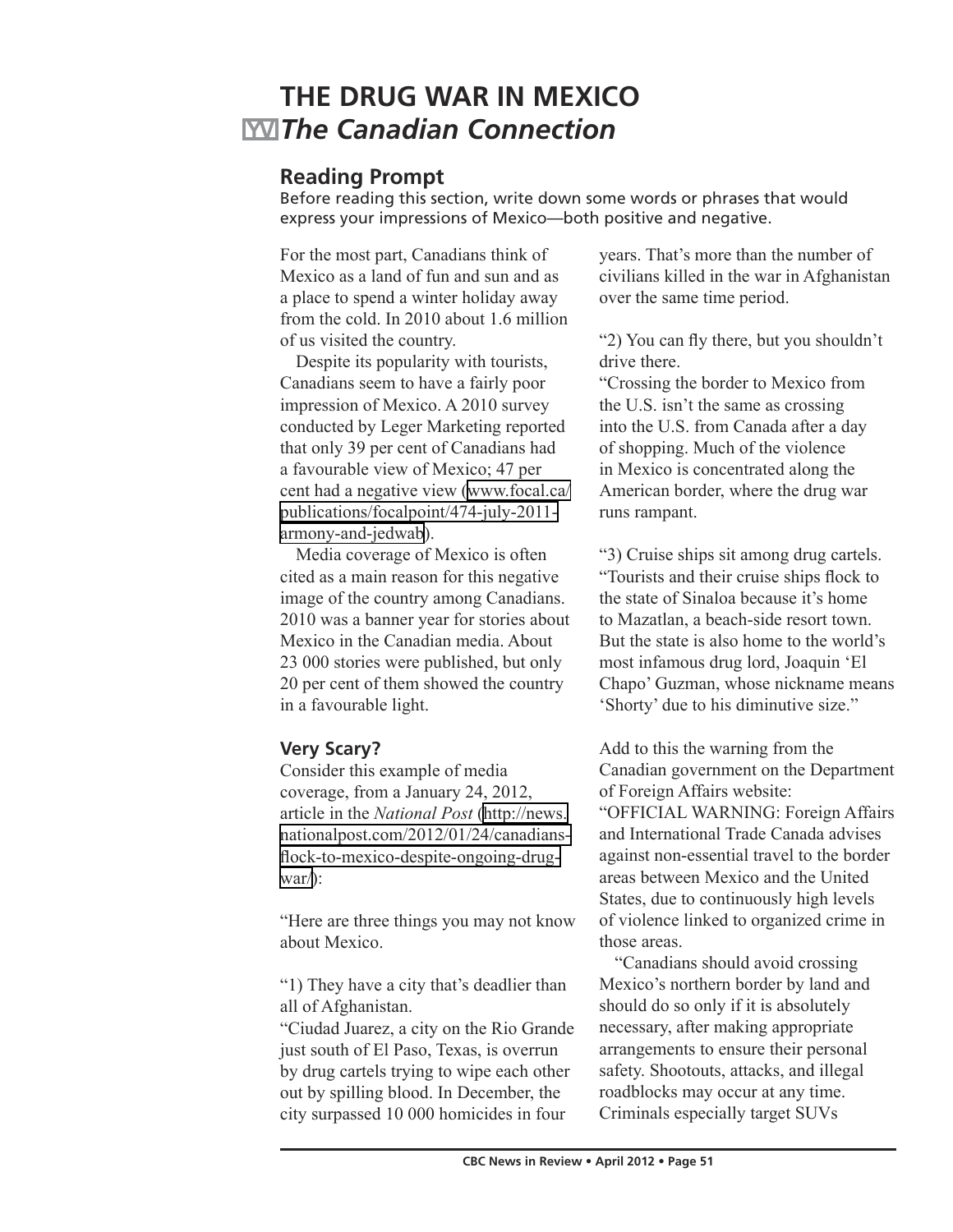#### **Quote**

Gordon Kendall was one of two Canadians believed to have been involved in the drug trade who were killed in the resort town of Puerto Vallarta in 2009. Kendall's father has some advice for anyone hoping to profit by dealing with Mexican drug cartels. "After what we've gone through and not having the chance to say our goodbyes to Gordon and [Gordon's friend] Jeff, I would say get your ducks in a row before you go down there. Say your goodbyes because there's a very good chance your family is going to hear on TV of your demise" (www. cbc.ca/news/canada/ british-columbia/ story/2012/03/05/bcmexico-gangs.html).

and full-size pickup trucks for theft and carjacking along highways in the states of Nuevo León, Tamaulipas, Baja California, Chihuahua, Coahuila, Durango, Sonora, and Sinaloa. Travellers should also avoid travelling by land to or through these border states and should do so only if it is absolutely necessary, and after making appropriate arrangements to ensure their personal safety" [\(www.voyage.gc.ca/countries\\_](http://www.voyage.gc.ca/countries_pays/report_rapport-eng.asp?id=184000) pays/report rapport-eng.asp?id=184000).

### **Just the Facts, Please**

Countering this type of publicity is a story in the January 25, 2012, issue of *The Globe and Mail*. It reported that this winter, with at least one million Canadian tourists in the country, two Canadians visiting Mexico were murdered and another five reported being assaulted. In 2010—the year that 1.6 million Canadians visited—six murders and 50 assaults were reported, a low number that would be hard to match in many other countries.

Tourists certainly seem to believe they are safe in Mexico's resorts. In 2009 (October 12), *Maclean's* reported that tourists are not targets in the Mexican drug wars—and that they realize that. A survey taken in March 2012 on the Mexican Riviera reported that 100 per cent of tourists felt safe within their resorts; 96 per cent felt safe on tours. Mexico is home to about 50 000

### **Follow-up**

- 1. With a partner, review the list of words or phrases that expressed your impressions of Mexico that you made before reading this section. Did reading it change or confirm your impressions? Discuss your responses with your partner.
- 2. Based on what you have read in this section, is Mexico a safe destination for Canadian tourists? What steps should tourists to Mexico take to ensure their personal safety?

permanent expatriate Canadian residents, mainly retirees. Some 8 000 of them live in Ajijic, on Lake Chapala, about a 30 minute drive from Guadalajara, Mexico's fifth-largest city. It is believed to be the largest concentration of expatriate Canadians in the world. They are all pleased to point out that their community is actually safer than the city of Toronto.

Mexico is also Canada's third-largest trading partner, with about \$20-billion per year in two-way trade. Mexico is home to the foreign operations of about 2 500 Canadian corporations and a focus for the expansion of Canadian economic ties with the nations of Latin America.

## **The Drug Connection**

Do illegal drugs from Mexico come into Canada? They do, with most of the traffic believed to be from the United States across the border between Detroit, Michigan, and Windsor, Ontario. Much of that traffic is in cocaine.

Recently some British Columbia gangsters have started dealing with the Mexican cartels, and five of them have been killed between 2007 and 2012. Increasingly B.C. gang members seem to be trying to cut out the middlemen (distributors in the United States) and deal directly with their Mexican sources. A kilogram of cocaine from a U.S. supplier costs a B.C. dealer about \$20 000. That same kilogram is about \$8 000 to \$10 000 in Mexico.